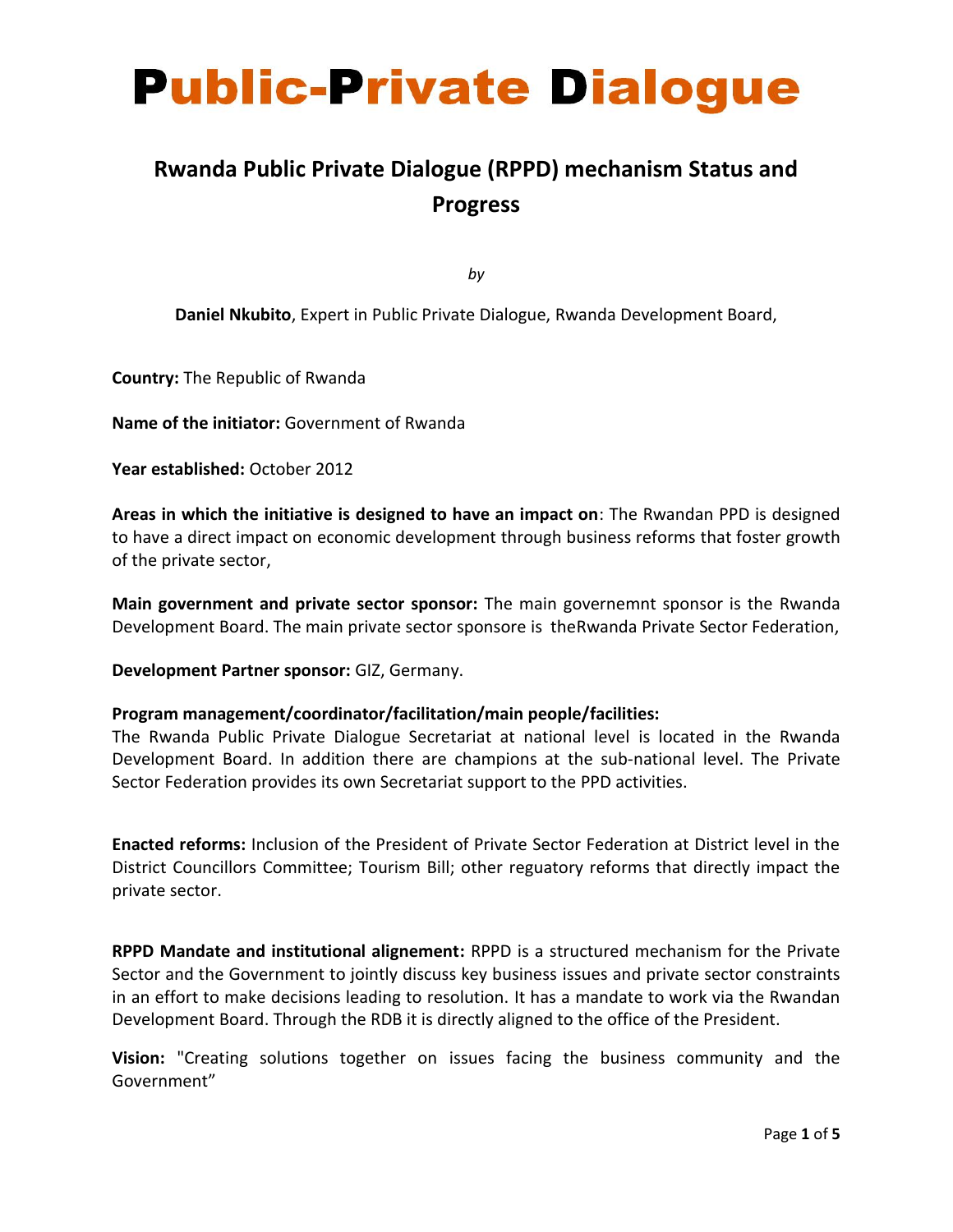**Mission:** ''Solutions to demand driven issues through research, dialogue and effective coordination for the Business Community and Government Institutions."

**Motto**: "By Business for Business", the PPD begins with businesses-driven issues, and the results are for the business and the public sector partners for business reforms process.

**Structure and participation:** The RPPD is a national level dialogue. At the highest level the President has provided his direct support to the PPD activities. This political interest has been important in ensuring senior government participation in the PPD. This leadership has an influecne throughout the country where sub national dialogues take place.

The Private Sector Federation (PSF) is an active supporter of the PPD. The PSF is the umbrella organization for the private sector. It organizes the input of its members into the activiteis of the PPD. The PSF activitlely works with its memebrs on agenda development, research and participation in the PPD actitivieis throughout the coutry

**The** RPPD Secretariat is mandated to facilitate PPD activities. The Secretariat collects business issues in preparation for the dialogue. Decisions are consensus based so that there is a a winwin for stakeholders on the issues under discussion. The Secretariat facilitates champions at the District to lead PPD activities at that level. It furnishes research on issues prior to the discussion in order to have centered research-driven issues for evidence based reports and invite various RPPD organs dialogues.

RPPD reports directly to the Joint Advisory Board (JAB). The JAB is mandated to channel issues emanating from the High level Working-Group and sub-national PPDs for higher institutional consideration. The JAB sets the annual agenda and action plan for the RPPD mechanism and approves the Secretariat members.

High Level Working Groups are the dialogues at cluster and sectoral level discussing business issues between private and public sector members and design solutions together so to spur economic development.

Parliamentarian PPD is where the legislators review the business laws and engage the business community to streamline procedures and regulations in order to boost and facilitate a friendlier environment for the business communities.

The Presidential Summit is the highest level of dialogues between the President of the Republic of Rwanda and the business community where together with other business people they settle any issues where consensus has not been reached and agreed on the agenda set forth.

**Champions:** The term champion in the Rwandan context is used for the facilitator of the RPPD mechanism at the grass-root level. These scouts are trained with moderation and dialogic change model skills to drive and facilitate dialogues for consensus building at the local level. At the national level the term considers the champions as vibrant and smart businesspeople that always strive to ensure that the nascent private sector can grow in Rwanda. Champions also exist with the public sector. The Presidents participation in the Presidential Summit, Parliamentarians and public sector members of the Working Groups have all been important in enabling the RPPD to be implemented.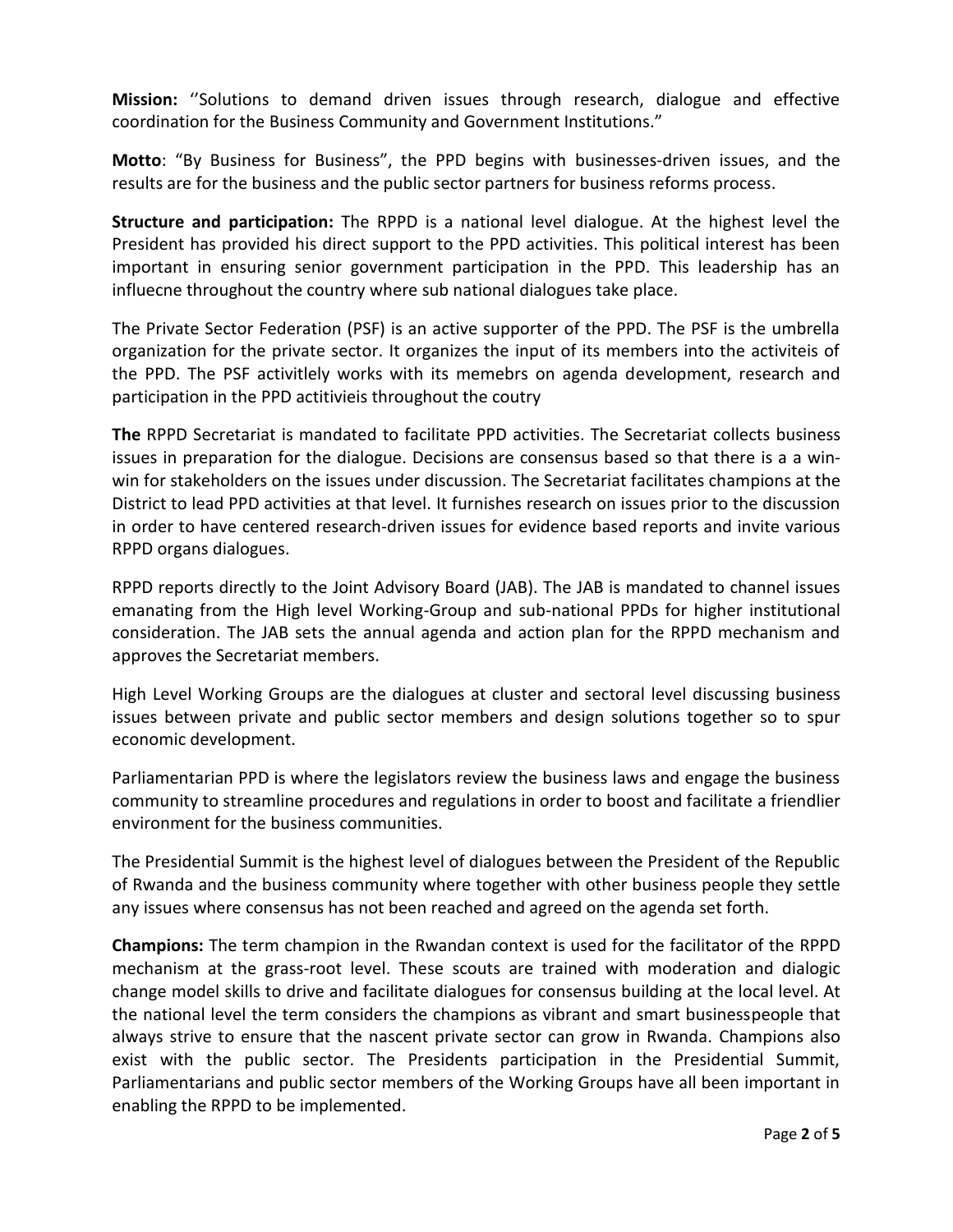**Facilitator:** The RPPD Secretariat has four members; two from the private sector and two from the public sector governed by the Joint Advisory Board, respectively RDB and PSF. They meet every Tuesday of the week to share information about the mechanism and any other time deemed necessary. The RPPDS solicits issues, analyzes them, researches and facilitates dialogues on the outcome of the issue paper as well as training related to the RPPD methodology.

**Outputs:** Enabling private-public dialogue for a better economic development through the business reforms by targeting to solve businesses obstacles. The RPPD has had an impact on changing laws and regulations. During its active sub national dialogues, the RPPD is able to clarify many isssues and provide news on recent developments.

**Outreach and communication:** RPPD has a webpage [www.rppd.rw](http://www.rppd.rw/) which incorporates the SMS application where issues are being solicited from the business community and facilitated by champions in their vicinity to solve them.

The RPPD has developped a communication strategy and action plan jointly with stakeholders. Results are very good and the training of champions has shown a tremendous yield of the work of RPPD across the country.

**Monitoring and Evaluation:** Every six month we sit down and evaluate the past semester to see the progress of what we have targeted. Our initiative is '*'the pparticipants of structured multiactor dialogues adopt 10 measures to improve competitiveness of SMEs, 5 of which are focused on women-specific support activities*." In each District every quarter there is community backreporting where dialogues emerged during that period and consensus built are reported back to the business community. These issues are raised in the last quarter and new emerging requests are raised such that they are prioritized for the next quarter dialogues action plan.

**Sub national**: This is a very important topic - this is a priority for the RPPD as mandated by the Government Retreat Resolution No 40 in 2012. To operationalize and institutionalize the PPD mechanism at the grass-roots, we have been able to carry out road shows in 18 Districts out of 30, trained the champions in 18 Districts (both moderation and dialogic change model methods) - dialogues have been taking place in the 18 Districts and consensus built. There were 172 issues collected during the road show, with 101 to be resolved at the District level; 42 women business issues; and 30 national issues to be resolved by sectoral PPDs. So far 9 dialogues took place: the two dialogues at the national level resolved issues . To reduce the work load that has arisen from similar dialogues, the RPPD champions have toured to the Districts to discuss best practice and other successes and failures encountered under the RPPDF framework.

**Sector-specific**: The Tax Issues Forum was established to put the RRA and other key ministries into dialogues with the private sector on issues related to taxation and fruitfull endeavor has been showcased; the Environment Issues Forum was established to deal with environment issues; the Standard Issues Forum deals with standards; Construction Working Groups, Toursim Working Groups, ICT Working Groups, and Manufacturing Working Groups all are up and operational to deal with specific business issues the sector faces. Kigali Investment Forum gathers the investment opportunities and issues hamering the businesspeople.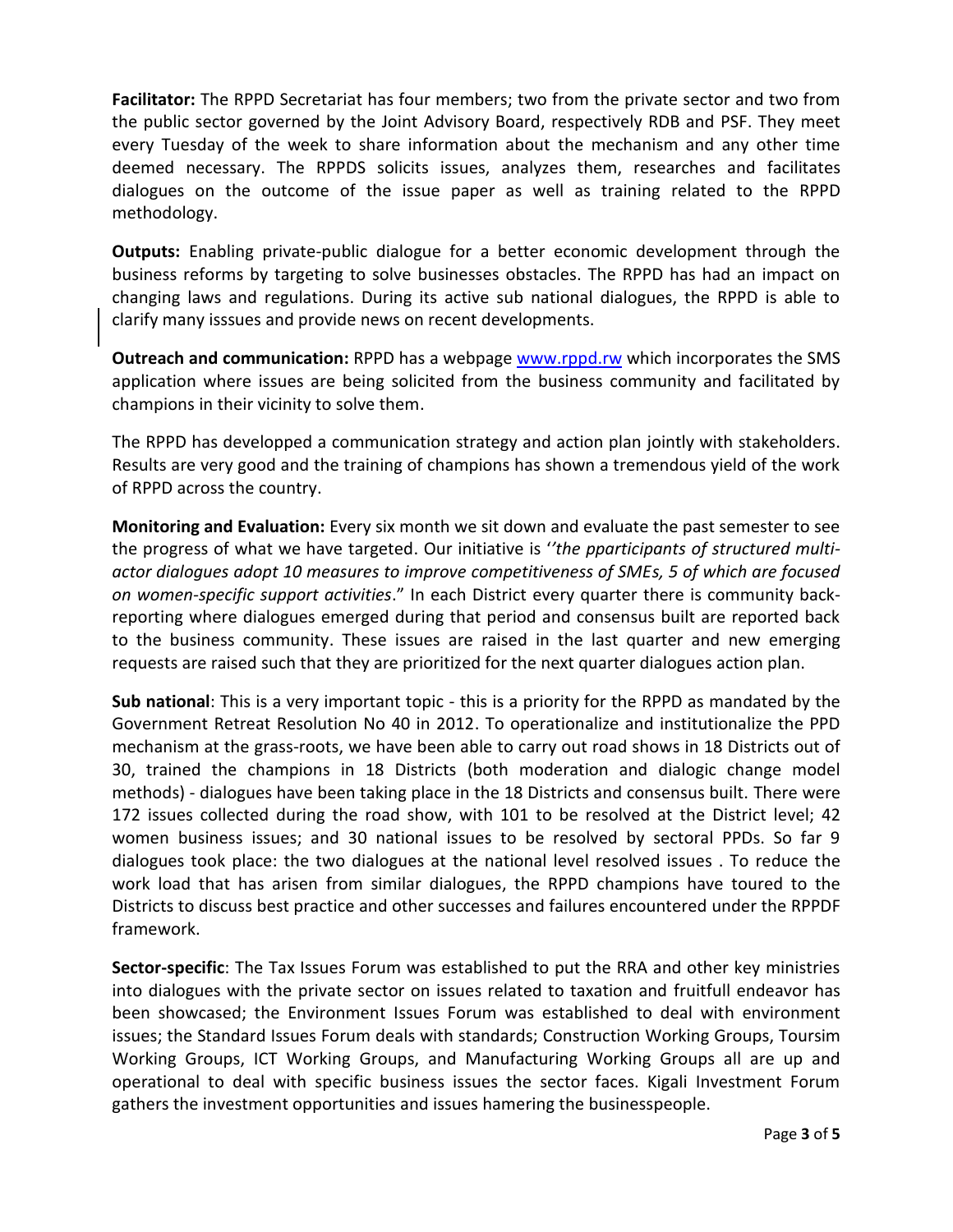**International role**: RDB and PSF sit in the East Africa Business Council as a body mandate to vocalize regional business issues that are of regional nature for discussion in order to foster the block regional economic development. COMESA Business Council held PPD meetings and RPPD ensures participation where deemed necessary.

**Crisis mitigation**: Through the dialogue framework the mechanism sets the environment of neutrality and co-chairing system such that there is no level of power dominance. In the RPPD mechanism the public side and private sector side always co-chair the debate and agree completely with outcome results.

**Development partners**: So far theRPPD is partly financed by the Government of Rwanda and partly financed by the Rwanda Private Sector Federation. The RPPD is also privileged to have GIZ as partner and the latter supports the capacity building through training and facilitation of the dialogues mainly at grass-root level and partly at sectoral level.

**Material or guidance used to help in the implementation of this initiatiative:** RESC law, the PPD Handbook and webpage - however we have developped our own Home Grown Solution PPD manual (under drafting).

**Objectives:** To ensure that business issues are processed through a thorough research for evidence-based decision-making process for the business environment, all supported by constructive stakeholder dialogue.

**Status of partnership to date:** From the grass root to the national, regional and international level, the equality in participation and engaging for consensus-buidling based on win-win situation is still the driving force of the RPPD mechanism.

**Structure, processes and milestones:** The RPPD Secretariat coordinates and facilitates dialogue at national, regional and international level and is governed by the Joint Advisory Board who report to the High level institutions. The Presidential Summit is the highest level of RPPD mechanism whereas at District level, champions solicit business issues from the business community, and also facilitate the meeting at District level.

#### **Results, if any:**

- *RPPD process implementation:* The Awareness of the companies about the RPPD across the country, the training of RPPD Secretariats and dialogic change models and other methods of stakeholder dialogue have better-equiped the latter.
- *Capacity building:* Champions' training in moderation and stakeholder dialogue have changed the landscape of the mechanism across Districts visited.
- *Reform agenda:* Some resolutions to address business challenges. e.g the inclusion of the private sector federation representative in the district council of District Huye has helped find solutions for important decisions, as well as the government decision to pay delayed payments to businesses on national and local level and others.

**Challenges on women:** Women still remain at low pace of participation and stakeholder dialogue engagement.